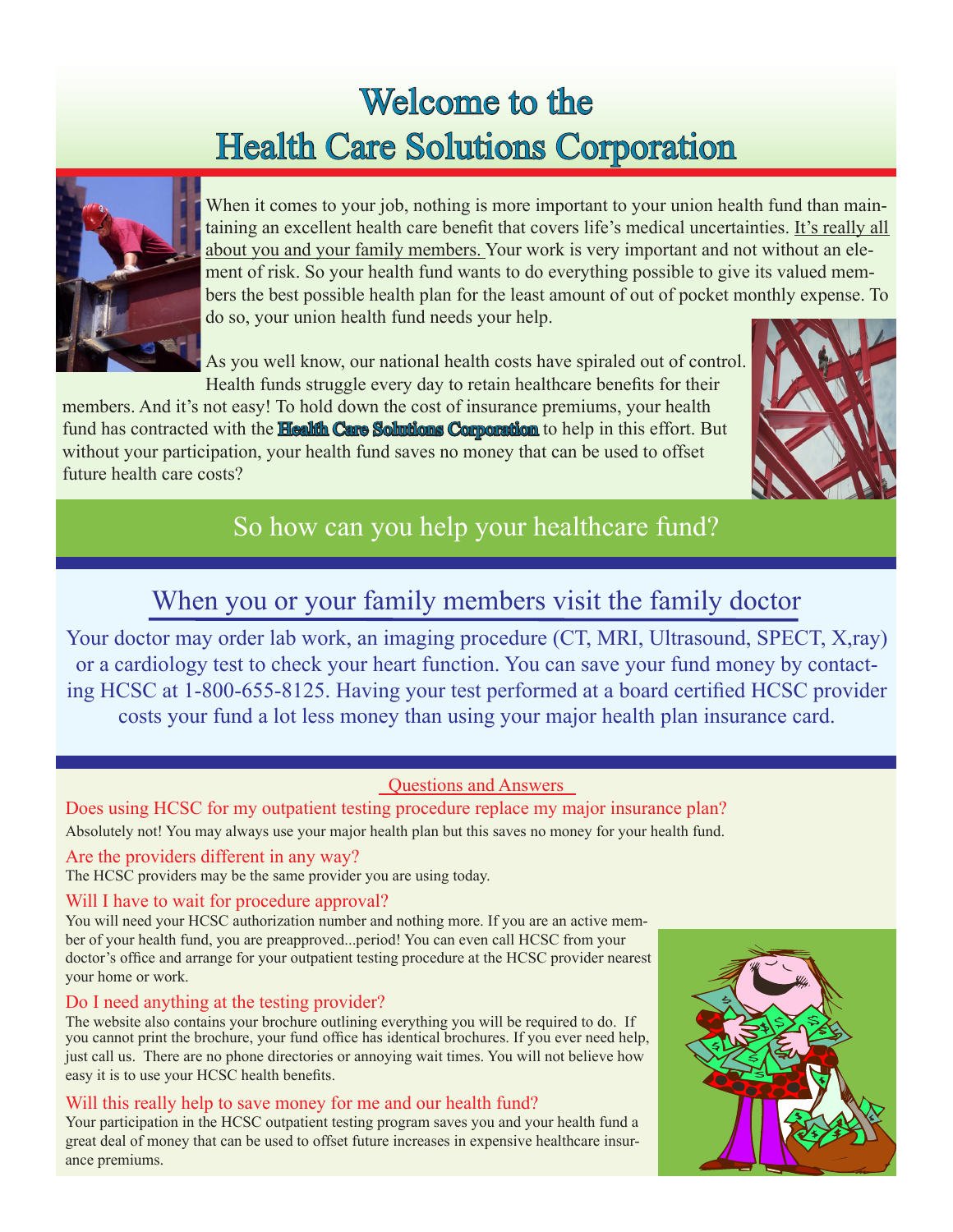

Outpatient Medical Imaging, Cardilogy, Laboratory, and Pathology Testing

Your health and welfare fund has added an outpatient testing component to your general, major medical healthcare plan. When your primary physician orders medical testing consisting of medical imaging (i.e. X-ray, MRI, CT, Ultrasound, Mammography, PET, DEXA, Nuclear Medicine, etc), laboratory, pathology or outpatient cardiac testing, you can now call Health Care Solutions Corporation (HCSC) for a board certified network provider. You will not be obligated to pay any co-pay or member fee not covered under your general healthcare policy. There will be no bills sent to your home asking for a balance due on your account. You can now save significant healthcare dollars for yourself, the healthcare fund and your family members.

**To learn how to use your new cost saving outpatient testing program, please see the reverse side for instructions.**

#### **Please make certain to remove your HCSC, I.D. cards.**

Group ID Iron Workers District Council HCSC

Provider please submit claim to: Health Care Solutions Corporation 14 Mystic Lane Malvern, Pa 19355 Phone: 1-800-655-8125 . Fax: 610-407-9528 Group ID Iron Workers District Council HCSC

Do not discard information sheet Do not discard in the Members Name<br>Provider please submit claim to:<br>Provider please submit claim to: Members Name Health Care Solutions Corporation 14 Mystic Lane Malvern, Pa 19355 Phone: 1-800-655-8125 Fax: 610-407-9528

Please see reverse side for plan provisions

Please see reverse side for plan provisions